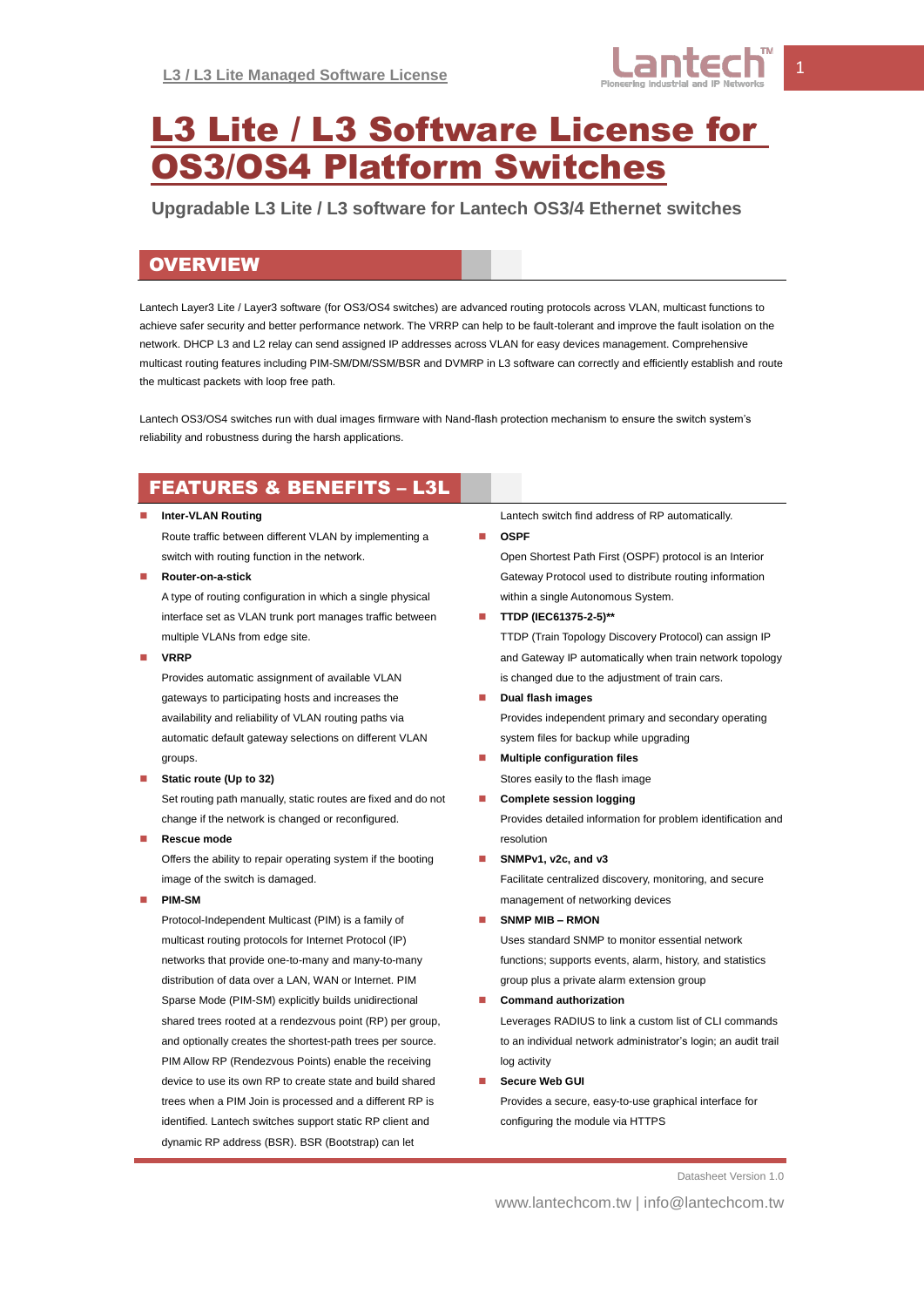

## FEATURES & BENEFITS – L3

L3 includes all L3L features mentioned above plus the following features:

#### **PIM-DM/SSM\***

Protocol-Independent Multicast (PIM) is a family of multicast routing protocols for Internet Protocol (IP) networks that provide one-to-many and many-to-many distribution of data over LAN, WAN or Internet. PIM Dense Mode (PIM-DM) uses dense multicast routing. It implicitly builds shortest-path trees by flooding multicast traffic domain wide, and then pruning back branches of the tree where no receivers are present. PIM Source-Specific Multicast (PIM-SSM) builds trees that are rooted in just one source, offering a more secure and scalable model for a

limited number of applications (mostly broadcasting of content).

#### **DVMRP\***

Distance Vector Multicast Routing Protocol (DVMRP) is a routing protocol used to share information between routers to facilitate the transportation of IP multicast packets among networks.

#### **RIP v1/v2\***

Routing Information Protocol (RIP) is a dynamic routing protocol which uses hop count as a routing metric to find the best path between the source and the destination network.

### **SPECIFICATION**

| Management<br><b>SNMP MIB</b> | SNMP v1 v2c, v3/ Web/Telnet/CLI<br>RFC 1215 Traps MIB**, |                           | IEEE802.1s Multiple Spanning Tree 8/16*<br><b>MSTI</b> |  |  |  |
|-------------------------------|----------------------------------------------------------|---------------------------|--------------------------------------------------------|--|--|--|
|                               | RFC 1213 MIBII                                           |                           |                                                        |  |  |  |
|                               |                                                          | <b>Quality of Service</b> | The quality of service determined by IPv4 Type         |  |  |  |
|                               | <b>RFC 1158 MIBII</b>                                    |                           | of service, IPv4 Differentiated Services Code          |  |  |  |
|                               | RFC 1157 SNMP MIB,                                       |                           | Points - DSCP                                          |  |  |  |
|                               | RFC 1493 Bridge MIB                                      | <b>Class of Service</b>   | Support IEEE802.1p class of service, per port          |  |  |  |
|                               | <b>RFC 1573 IF MIB</b>                                   |                           | provides 8 priority queues                             |  |  |  |
|                               | RFC 2674 VLAN MIB**,<br>Partial RFC 1757 RMON,           | QoS by VLAN               | Tagged QoS by VLAN for all devices in the              |  |  |  |
|                               |                                                          |                           | network                                                |  |  |  |
|                               | RFC 2674 Q-Bridge MIB**;                                 | <b>Remote Admin</b>       | Supports 10 IP addresses that have                     |  |  |  |
|                               | <b>LLDP MIB</b>                                          |                           | permission to access the switch management             |  |  |  |
|                               | <b>RSTP MIB**</b>                                        |                           | and to prevent unauthorized intruder.                  |  |  |  |
|                               | Private MIB                                              | <b>Login Security</b>     | Supports IEEE802.1X Authentication/RADIUS              |  |  |  |
| <b>ITU G.8032</b>             | Support ITU G.8032 v2/2012 for Ring                      | <b>Port Mirror</b>        | Support 3 mirroring types: "RX, TX and Both            |  |  |  |
|                               | protection in less than 20ms for self-heal               |                           | packet"                                                |  |  |  |
|                               | recovery (single ring enhanced mode)                     | <b>Network Security</b>   | Support 10 IP addresses that have permission           |  |  |  |
|                               | Support various ring/chain topologies                    |                           | to access the switch management and to                 |  |  |  |
|                               | Includes train ring*, auto ring*, basic single           |                           | prevent unauthorized intruder.                         |  |  |  |
|                               | ring, enhanced ring, multiple-VLAN ring*                 |                           | 802.1X access control for port based and MAC           |  |  |  |
|                               | Enhanced G.8032 ring configuration with ease             |                           | based authentication/static MAC-Port binding           |  |  |  |
|                               | Cover multicast & data packets protection                |                           | Ingress/Egress ACL L2/L3                               |  |  |  |
| PoE Management                | 1.<br>PoE Detection to check if PD is hang               |                           | SSL/ SSH for Management                                |  |  |  |
|                               | up then restart the PD                                   |                           | HTTPS for secure access to the web interface           |  |  |  |
|                               | 2.<br>PoE Scheduling to On/OFF PD upon                   |                           | TACACS+ for Authentication                             |  |  |  |
|                               | routine time table                                       | <b>IGMP</b>               | Support IGMP snooping v1, v2, v3; Supports             |  |  |  |
| Per Port PoE Status           | On/ Off, voltage, current, watts, temperature            |                           | IGMP static route; 256 multicast groups; IGMP          |  |  |  |
| User friendly UI              | п<br>Auto topology drawing                               |                           | router port ; IGMP query; GMRP                         |  |  |  |
|                               | Topology demo<br>п                                       | <b>Static multicast</b>   |                                                        |  |  |  |
|                               | Auto configuration for G.8032(auto<br>п                  |                           | Static multicast forwarding forward reversed           |  |  |  |
|                               | mode**) for single ring                                  | forwarding                | IGMP flow with multicast packets binding with          |  |  |  |
|                               | DDM threshold monitoring with dB<br>п                    |                           | ports for IP surveillance application                  |  |  |  |
|                               | values***                                                | <b>Bandwidth Control</b>  | Support ingress packet filter and egress packet        |  |  |  |
|                               | Complete CLI for professional setting<br>п               |                           | limit.                                                 |  |  |  |
| Port Trunk with LACP          | LACP Port Trunk: 8 Trunk groups                          |                           | The egress rate control supports all of packet         |  |  |  |
| <b>LLDP</b>                   | Supports LLDP to allow switch to advise its              |                           | type.                                                  |  |  |  |
|                               | identification and capability on the LAN                 |                           | Ingress filter packet type combination rules are       |  |  |  |
| <b>CDP</b>                    | Cisco Discovery Protocol for topology mapping            |                           | Broadcast/Multicast/Flooded Unicast packet,            |  |  |  |
| Environmental                 | System status for input voltage, current and             |                           | Broadcast/Multicast packet, Broadcast packet           |  |  |  |
| Monitoring                    | ambient temperature to be shown in GUI and               |                           | only and all types of packet.                          |  |  |  |
|                               | sent alerting if any abnormal status                     |                           | The packet filter rate can be set an accurate          |  |  |  |
| <b>VLAN</b>                   | Port Based VLAN                                          |                           | value through the pull-down menu for the               |  |  |  |
|                               | IEEE 802.1Q Tag VLAN (256 entries)/ VLAN                 |                           | ingress packet filter and the egress packet            |  |  |  |
|                               | ID (Up to 4K, VLAN ID can be assigned from 1             |                           | limit.                                                 |  |  |  |
|                               | to 4096.)                                                | <b>Flow Control</b>       | Supports Flow Control for Full-duplex and              |  |  |  |
|                               | GVRP, QinQ, QoS QinQ**, Protocol based                   |                           | Back Pressure for Half-duplex                          |  |  |  |
|                               | VLAN ; IPv4 Subnet based VLAN                            | System Log                | Supports System log record and remote                  |  |  |  |
| IPv6/4                        | Present                                                  |                           | system log server                                      |  |  |  |
| <b>Spanning Tree</b>          | Supports IEEE802.1d Spanning Tree and                    | SMTP**/Text SMS**         | Supports SMTP** Server and 8 e-mail                    |  |  |  |
|                               | IEEE802.1w Rapid Spanning Tree,                          |                           | accounts for receiving event alert; can send           |  |  |  |
|                               |                                                          |                           |                                                        |  |  |  |

Datasheet Version 1.0

www.lantechcom.tw | info@lantechcom.tw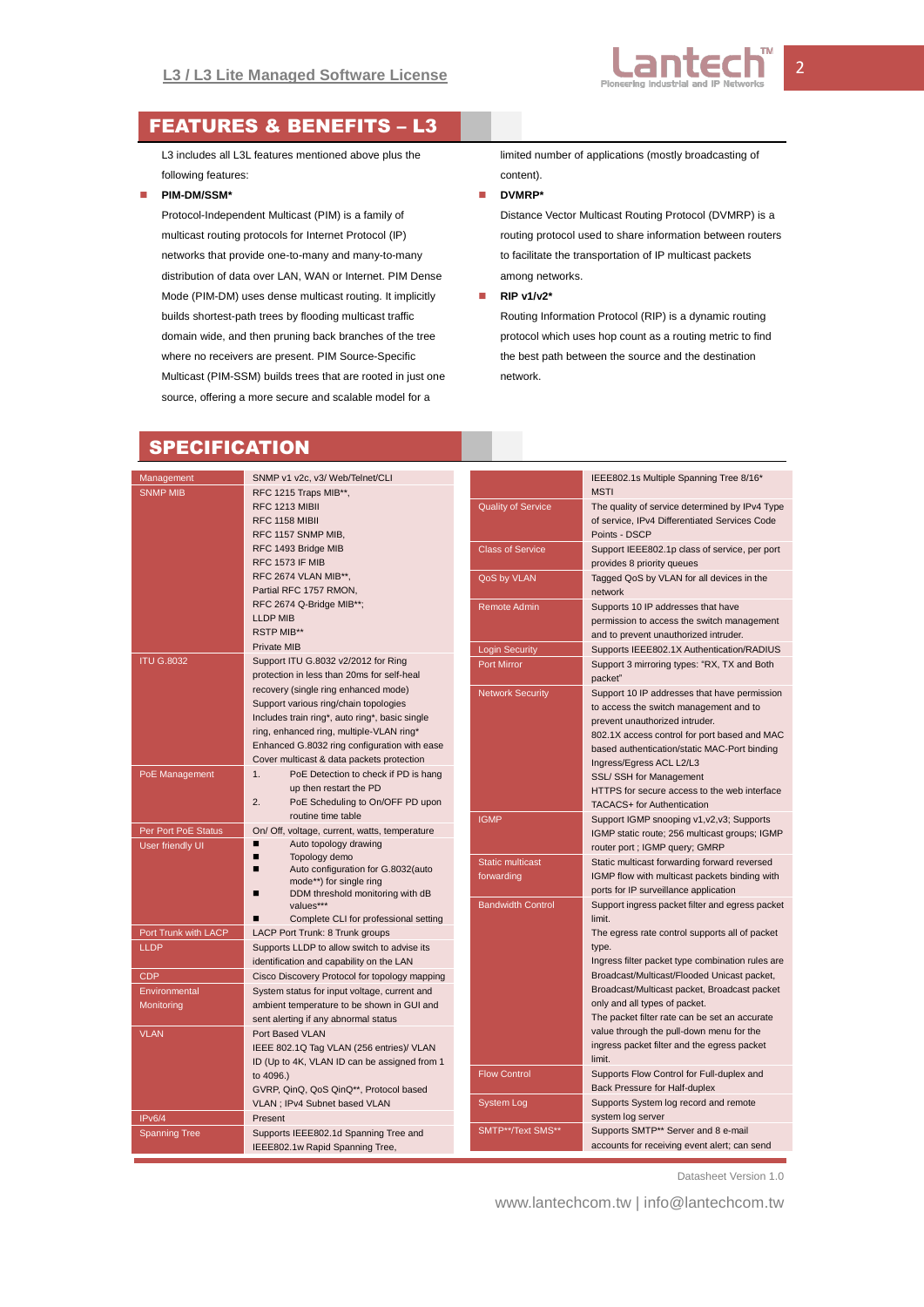## **L3 / L3 Lite Managed Software License**



|                        | SMS** text alert via mobile                                                      |  |  |
|------------------------|----------------------------------------------------------------------------------|--|--|
| Protection             | Miss-wiring avoidance                                                            |  |  |
|                        | Node failure protection                                                          |  |  |
|                        | Loop protection                                                                  |  |  |
| <b>SNMP Trap</b>       | Up to 10 trap stations; trap types including:                                    |  |  |
|                        | Device cold start                                                                |  |  |
|                        | Authorization failure                                                            |  |  |
|                        | Port link up/link down                                                           |  |  |
|                        | DI triggered                                                                     |  |  |
|                        | Typology change(ITU ring)                                                        |  |  |
|                        | Power failure                                                                    |  |  |
|                        | Fnvironmental abnormal**                                                         |  |  |
| <b>DHCP</b>            | Provide DHCP Client/ DHCP Server/DHCP<br>Option 82/Port based or VLAN based DHCP |  |  |
|                        |                                                                                  |  |  |
|                        | distribution (DHCP relay agent); DHCP Option                                     |  |  |
|                        | 66; IPv6 address resolution for basic DHCP                                       |  |  |
|                        | server                                                                           |  |  |
| Mac based DHCP         | Assign IP address by Mac that can include                                        |  |  |
| Server                 | dumb switch in DHCP network                                                      |  |  |
| <b>DNS</b>             | Provide DNS client feature and connect with                                      |  |  |
|                        | Primary and Secondary DNS server.                                                |  |  |
| <b>SNTP</b>            | Supports SNTP to synchronize system clock in                                     |  |  |
|                        | Internet                                                                         |  |  |
| <b>Firmware Update</b> | Supports TFTP/SFTP** firmware update,                                            |  |  |
|                        | TFTP backup and restore; HTTP firmware                                           |  |  |
|                        | upgrade; LantechTM InstaView** for multiple                                      |  |  |
|                        | upgrade                                                                          |  |  |
| Configuration          | Supports text configuration file for system                                      |  |  |
| upload and download    | quick installation; Support factory reset button                                 |  |  |
|                        | to restore all settings back to factory default;                                 |  |  |
|                        | USB for auto restore/backup configuration file                                   |  |  |
|                        |                                                                                  |  |  |

| <b>TTDP</b><br>(IEC61375-2-5)** | TTDP (Train Topology Discovery Protocol) can<br>assign IP and Gateway IP automatically when  |  |  |
|---------------------------------|----------------------------------------------------------------------------------------------|--|--|
|                                 | train network topology is changed due to the<br>adjustment of train cars.                    |  |  |
| Inter-VLAN routing              | Support dynamic routing and static routing                                                   |  |  |
| Router-on-a stick               | Route traffic between different VLAN groups<br>via VLAN trunking port.                       |  |  |
| <b>VRRP</b>                     | Combine Max. 2 gateways as single virtual<br>gateway                                         |  |  |
| <b>Static route</b>             | Up to 32                                                                                     |  |  |
| Rescue mode                     | Offer repairing ability to repair operating<br>system if booting image of switch is damaged. |  |  |
| PIM (Protocol                   | PIM-SM (Sparse Mode)                                                                         |  |  |
| Independent Multicast)          | PIM-BSR (Bootstrap)                                                                          |  |  |
|                                 | PIM-DM* (Dense Mode, L3 only)<br>PIM-SSM* (Source-Specific Multicast Mode,                   |  |  |
|                                 | L3 only)                                                                                     |  |  |
| OSPF                            | Open Shortest Path First (OSPF) protocol is                                                  |  |  |
|                                 | an Interior Gateway Protocol used to distribute                                              |  |  |
|                                 | routing information within a single Autonomous<br>System.                                    |  |  |
| RIP* (L3 only)                  | v1/v2                                                                                        |  |  |
| DVMRP <sup>*</sup> (L3 only)    | Distance Vector Multicast Routing Protocol                                                   |  |  |
|                                 | (DVMRP) is a routing protocol used to share                                                  |  |  |
|                                 | information between routers to facilitate the                                                |  |  |
|                                 | transportation of IP multicast packets among<br>networks.                                    |  |  |
|                                 | $*$ Eutusa salaaaa                                                                           |  |  |

\*Future release \*\*Optional

Datasheet Version 1.0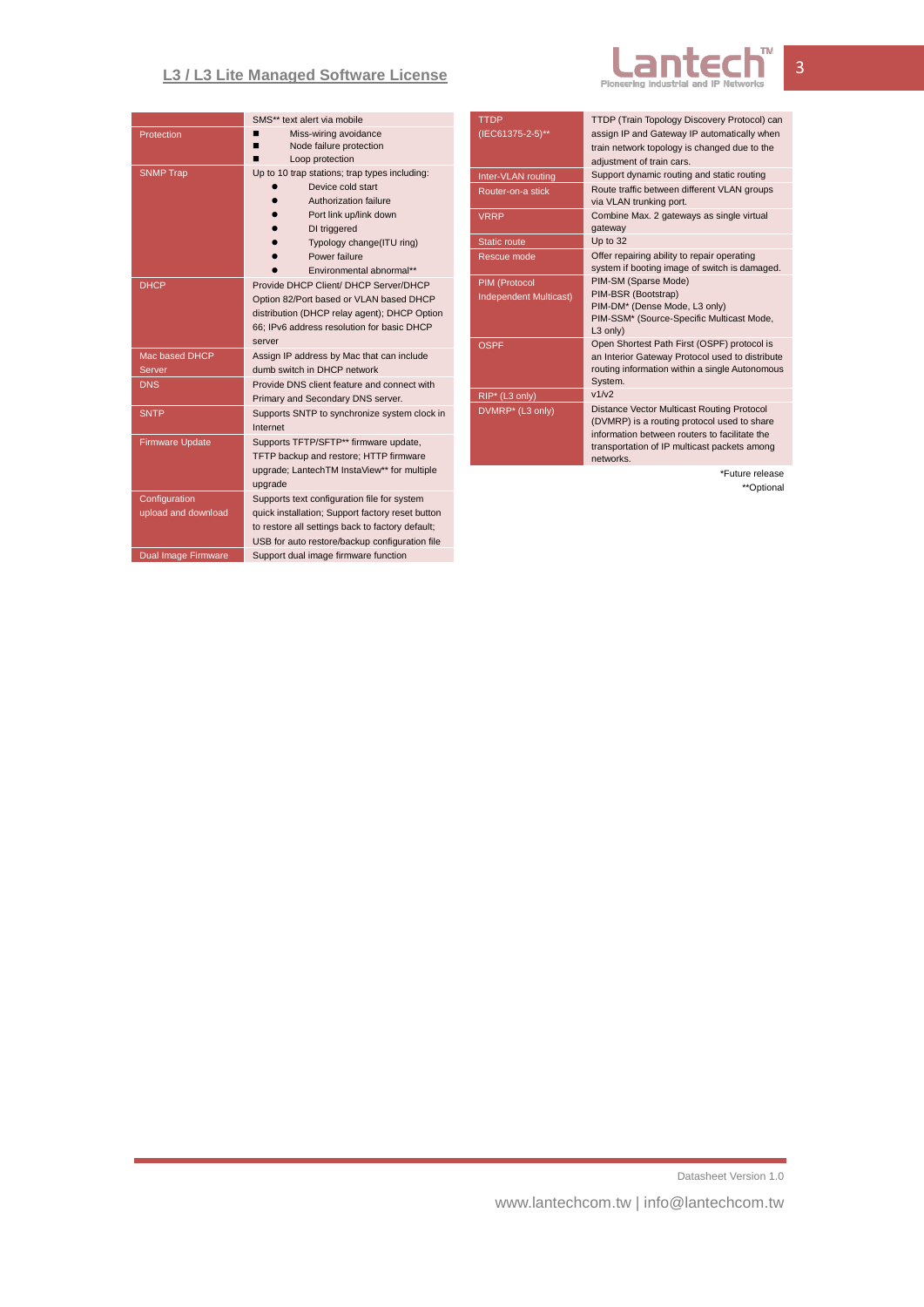

# PLATFORMS COMPARISON

|                                            | Layer 3                         | <b>Layer 3 Lite</b>             |                                 | Layer 2+                        |                                 |                        |
|--------------------------------------------|---------------------------------|---------------------------------|---------------------------------|---------------------------------|---------------------------------|------------------------|
|                                            |                                 | <b>OS4/OS3</b>                  |                                 | OS <sub>2</sub>                 | OS <sub>1</sub>                 | Layer 2<br>2000 series |
| Unicast Routing: RIP v1/v2*                | $\bullet$                       |                                 |                                 |                                 |                                 |                        |
| Multicast Routing: DVMRP*                  | $\bullet$                       |                                 |                                 |                                 |                                 |                        |
| Multicast Routing: PIM (DM)*               | $\bullet$                       |                                 |                                 |                                 |                                 |                        |
| Multicast Routing: PIM (SSM)*              | $\bullet$                       |                                 |                                 |                                 |                                 |                        |
|                                            |                                 |                                 |                                 |                                 |                                 |                        |
| Multicast Routing: PIM (SM)                | $\bullet$                       | $\bullet$                       |                                 |                                 |                                 |                        |
| Multicast Routing: PIM (BSR)               | $\bullet$                       | $\bullet$                       |                                 |                                 |                                 |                        |
| <b>Unicast Routing: OSPF</b>               | $\bullet$                       | $\bullet$                       |                                 |                                 |                                 |                        |
| <b>VRRP</b>                                | $\bullet$                       | $\bullet$                       |                                 |                                 |                                 |                        |
| <b>VLAN</b> routing                        | $\bullet$                       | ٠                               |                                 |                                 |                                 |                        |
| <b>Static Route</b>                        | $\bullet$                       | $\bullet$                       |                                 |                                 |                                 |                        |
| Rescue Mode                                | $\bullet$                       | $\bullet$                       |                                 |                                 |                                 |                        |
| TTDP (IEC 61375-2-5)**                     | $\bullet$                       | $\bullet$                       |                                 |                                 |                                 |                        |
| IP based port                              | $\bullet$                       | ٠                               |                                 |                                 |                                 |                        |
| <b>Static Unicast Routing</b>              | $\bullet$                       | $\bullet$                       |                                 |                                 |                                 |                        |
| DHCP pool with per VLAN                    | $\bullet$                       | $\bullet$                       |                                 |                                 |                                 |                        |
| R-NAT** (OS4 only)                         | $\bullet$                       | $\bullet$                       |                                 |                                 |                                 |                        |
| <b>MRP</b>                                 | $\bullet$                       | ٠                               | $\bullet$                       |                                 | $\bullet$                       |                        |
| <b>Protocol Based</b>                      | $\bullet$                       | $\bullet$                       | $\bullet$                       |                                 |                                 |                        |
| <b>Subnet Based</b>                        | $\bullet$                       | $\bullet$                       | $\bullet$                       |                                 |                                 |                        |
| <b>MLD Snooping</b>                        | $\bullet$                       | $\bullet$                       | $\bullet$                       |                                 |                                 |                        |
| Port Monitoring                            | $\bullet$                       | $\bullet$                       | $\bullet$                       |                                 |                                 |                        |
| <b>PXE</b> application                     | $\bullet$                       | $\bullet$                       | $\bullet$                       |                                 |                                 |                        |
| IP v6 DHCP Server (Basic)                  | $\bullet$                       | $\bullet$                       | $\bullet$                       |                                 |                                 |                        |
| Dual Image                                 | $\bullet$                       | $\bullet$                       | $\bullet$                       |                                 |                                 |                        |
| ARP inspection                             | $\bullet$                       | $\bullet$                       | $\bullet$                       |                                 | $\bullet$                       |                        |
| <b>BPDU Guard</b>                          | $\bullet$                       | $\bullet$                       | $\bullet$                       |                                 | $\bullet$                       |                        |
| QinQ                                       | $\bullet$                       | $\bullet$                       | $\bullet$                       |                                 | ٠                               |                        |
| Remote admin (limitation of accessing way) | $\bullet$                       | $\bullet$                       | $\bullet$                       | $\bullet$                       | $\bullet$                       |                        |
| <b>GVRP</b>                                | $\bullet$                       | $\bullet$                       | $\bullet$                       | $\bullet$                       | $\bullet$                       |                        |
| <b>SSL</b>                                 | $\bullet$                       | $\bullet$                       | $\bullet$                       | $\bullet$                       | $\bullet$                       |                        |
| Login Security (TACACS+)                   | $\bullet$                       | $\bullet$                       | $\bullet$                       | $\bullet$                       | $\bullet$                       |                        |
| Login Security (RADIUS)                    | $\bullet$                       | $\bullet$                       | $\bullet$                       | $\bullet$                       | $\bullet$                       |                        |
| Dual Homing                                | $\bullet$                       |                                 | $\bullet$                       | $\bullet$                       |                                 |                        |
| <b>SSH</b>                                 | $\bullet$                       | $\bullet$                       | $\bullet$                       | $\bullet$                       | $\bullet$                       |                        |
| <b>CDP</b>                                 | $\bullet$                       | ٠                               | $\bullet$                       | $\bullet$                       | $\bullet$                       |                        |
| <b>Topology View</b>                       | $\bullet$                       | $\bullet$                       | $\bullet$                       | $\bullet$                       | $\bullet$                       |                        |
|                                            | $\bullet$                       |                                 | $\bullet$                       | $\bullet^{\star\star}$          | $\bullet^{\star\star}$          |                        |
| <b>Environment Monitoring</b>              |                                 | $\bullet$                       |                                 |                                 |                                 |                        |
| <b>MSTP</b>                                | $\bullet$                       | $\bullet$                       | $\bullet$                       | $\bullet$                       | $\bullet$                       |                        |
| Loop Protection                            | $\bullet$                       |                                 | $\bullet$                       | $\bullet$                       |                                 |                        |
| IGMP router port                           | $\bullet$                       | $\bullet$                       | $\bullet$                       | $\bullet$                       | $\bullet$                       |                        |
| GMRP                                       |                                 |                                 |                                 |                                 |                                 |                        |
| VLAN based QoS                             | $\bullet$                       | $\bullet$                       | $\bullet$                       | $\bullet$                       |                                 |                        |
| MAC based DHCP                             | $\bullet$                       |                                 | $\bullet$                       | $\bullet$                       |                                 |                        |
| Option82 DHCP Relay                        | $\bullet$                       | $\bullet$                       | $\bullet$                       | $\bullet$                       |                                 |                        |
| Option 12/42/66                            |                                 |                                 | $\bullet$                       | option 66 only                  | option 66 only                  |                        |
| <b>DHCP Snooping</b>                       | $\bullet$                       | $\bullet$                       | $\bullet$                       | $\bullet$                       | $\bullet$                       |                        |
| Digital Input/Output                       | $\bullet$                       | $\bullet$                       | $\bullet$                       | $\bullet$                       | $\bullet$                       |                        |
| Triggered by event of environment          | $\bullet$                       |                                 | $\bullet$                       | $\bullet^{\star\star}$          | $\bullet^{\star\star}$          |                        |
| Triggered by event of SFP DDM              |                                 |                                 |                                 | $\bullet$                       |                                 |                        |
| Ping                                       | $\bullet$                       | $\bullet$                       | $\bullet$                       | $\bullet$                       | $\bullet$                       |                        |
| <b>ARP</b>                                 | $\bullet$                       | $\bullet$                       | $\bullet$                       | $\bullet$                       | $\bullet$                       |                        |
| QoS under 61375-3-4                        |                                 |                                 |                                 |                                 |                                 |                        |
| Proprietary redundant protocol             | <b>ITU-Ring</b><br>Enhance mode | <b>ITU-Ring</b><br>Enhance mode | <b>ITU-Ring</b><br>Enhance mode | <b>ITU-Ring</b><br>Enhance mode | <b>ITU-Ring</b><br>Enhance mode | ProRing2se             |
| <b>ACL</b>                                 | Ingress only                    | Ingress only                    | Ingress only                    | Ingress Only                    | $\bullet$                       | $\bullet$              |
| <b>SNMP Trap</b>                           | $\bullet$                       | $\bullet$                       | $\bullet$                       | $\bullet$                       |                                 | V1/V2c                 |
| Firmware upgrading                         |                                 | WEB/TFTP/FTP WEB/TFTP/FTP       | WEB/TFTP/FTP                    |                                 | WEB/TFTP/FTP   WEB/TFTP/FTP     | WEB/TFTP               |
| Configuration file import/export           | WEB/TFTP/FTP                    | WEB/TFTP/FTP                    | WEB/TFTP/FTP                    | WEB/TFTP/FTP                    | WEB/TFTP/FTP                    | WEB/TFTP               |
| G.8032 standard                            |                                 |                                 |                                 |                                 | $\bullet$                       |                        |
| Auto Provision                             |                                 |                                 |                                 |                                 | $\bullet$                       |                        |

Datasheet Version 1.0

www.lantechcom.tw | info@lantechcom.tw